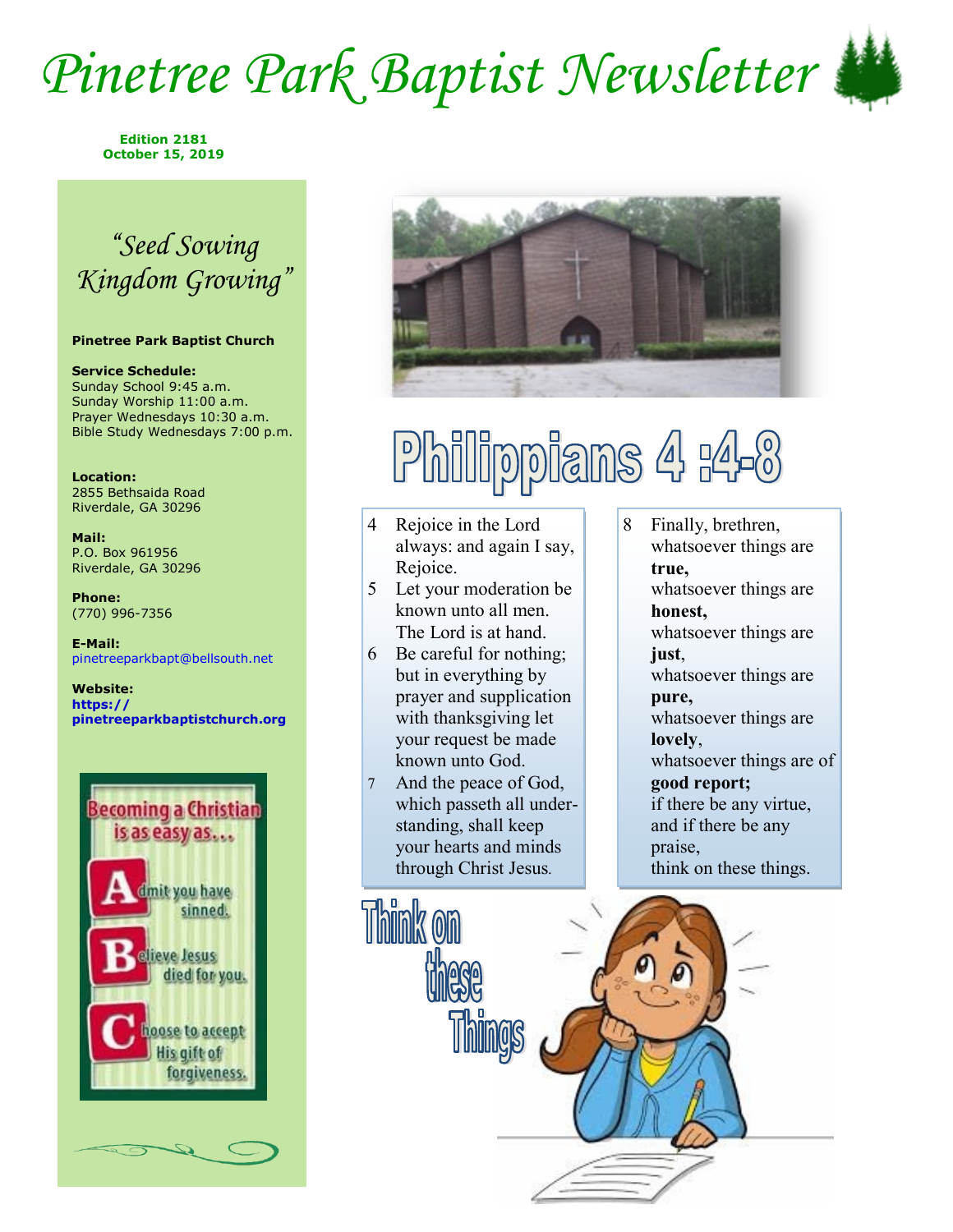# What can we pray for together?

**Sis. Jimmie Ruth Gamble Mother Belinda Jones The McKinney Family Sis. Sheila Thomas Mother JoAnn Johnson Bro. Clark Johnson**



**Pinetree Park Baptist Church will greatly miss Mother Everlena Anderson, a woman of great faith and a mighty Prayer Warrior. Please continue to be in prayer for her family and our church family during this time of bereavement.** 

**"And the peace of God, which passeth all understanding, shall keep your hearts and minds through Christ Jesus." Philippians 4:7**



### *From the Health Ministry:*

With the exception of skin cancer, breast cancer is the most common cancer in American women. Statistics have shown that 1 in 8 women will develop invasive breast cancer during their lifetime. Breast cancer is also second only to lung cancer as the leading cause of cancer deaths in women. Though these statistics are grim, the good news is that breast cancer deaths have been decreasing since 1989 and this is attributed to early detection through screening, increased awareness and better treatment options. The main factors that influence breast cancer risks are being a woman and getting older. Other factors include but are not limited to:

1) A family history of breast cancer ( parent, sibling or child )

2) Changes in the breast cancer related genes ( BRCA 1 or BRCA 2 )

3) Taking hormone replacement therapy for more than 5 years

4) Taking birth control pills

5) A personal history of dense breasts ( Mammograms will detect the dense breast tissue )

6) A history of radiation to the breast or chest

7) Being obese or having a history of alcohol abuse

8) Lack of physical activity

Screening test can help find breast cancer early which can allow a better chance for successful treatment. A yearly mammogram and breast exam by your doctor are highly recommended for early detection. Also pay close attention to changes in your body and do not ignore these symptoms:

1) Lump in the breast or underarm area

2) Thickening or swelling of the breast

3) Skin dimpling or irritation

4) Nipple retraction or discharge

5) Redness or an orange peel appearance of the skin



If you have any concerns that worry you, do not hesitate to talk with your doctor.

**Please Note:** *If you have lumpy dense breasts request a 3D Mammogram !!*

*All women should be requesting a digital mammogram !!*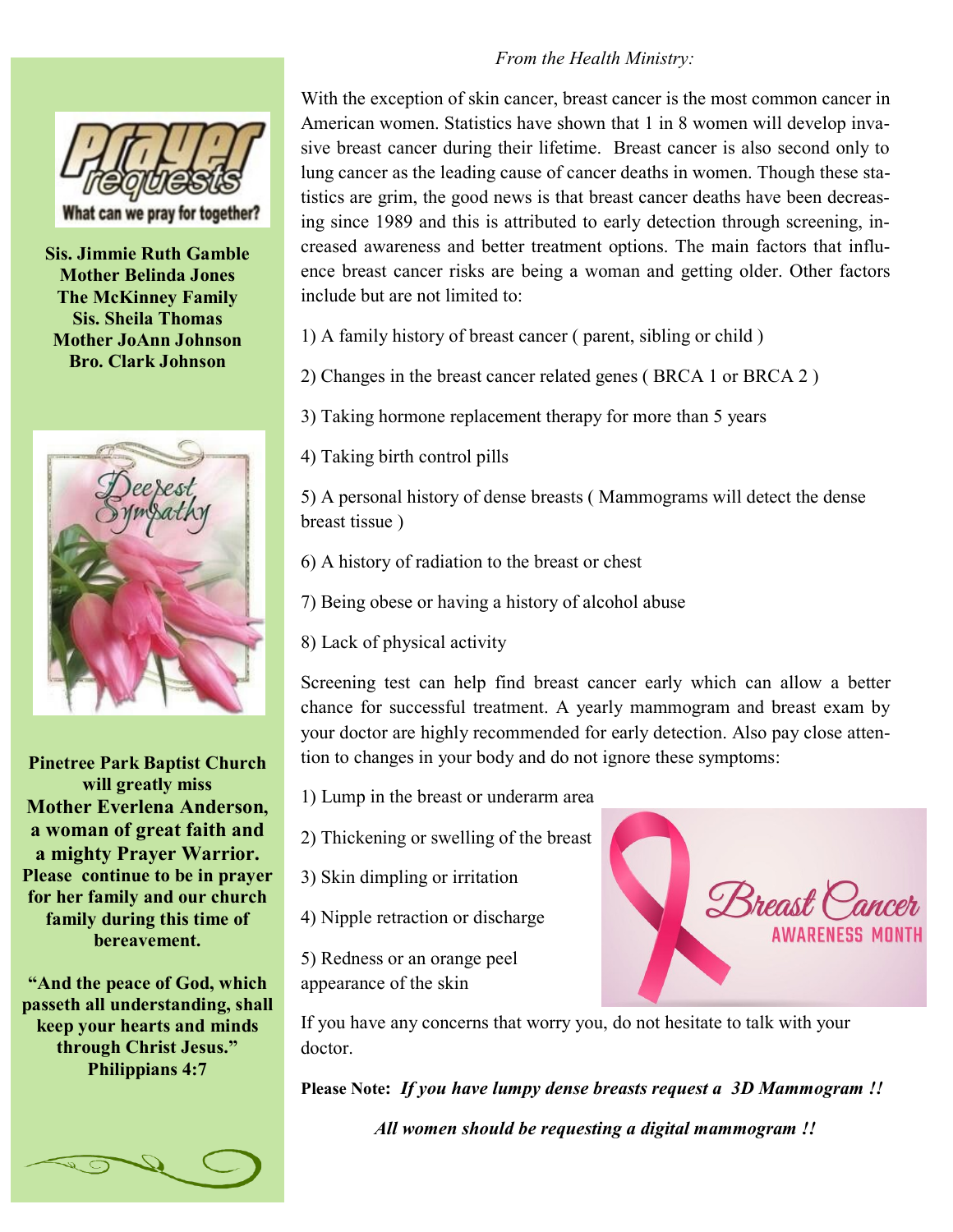

**Hartsfield-Jackson Airport Hiring Aviation Maintenance**

**HVAC Electrician Facilities Maintenance**

**Apply by October 11, 2019 at https:// doafmjobs.eventbrit.ecom**

**Job Fair Event October 16 8 am-noon & 1 pm– 4 pm**





**Directions: Match the Biblical Quote with the one who said it.**

- **A. God**
- **B. Simeon**
- **C. Jesus**
- **D. Cain**
- **E. Isaiah**
- **F. Gabriel**
- **G. Ruth**
- **H. David**



- **1. \_\_\_\_ "I am the way, the truth, and the life: no man cometh unto the Father, but by me." John 14:6**
- **2. \_\_\_\_ "Here am I; send me." Isaiah 6:8**
- **3. \_\_\_\_ "Am I my brother's keeper?" Genesis 4:9**
- **4. \_\_\_\_ "Hail thou that art highly favoured, the Lord is with thee: blessed art thou among women." (Luke 1:26-28)**
- **5. \_\_\_\_\_ "This is my beloved Son, in whom I am well pleased." Matthew 3:17**
- **6. \_\_\_\_\_ "The Lord that delivered me out of the paw of the lion, and out of the paw of the bear, he will delivered me out of the hand of this Philistine." I Samuel 17:37**
- **7. \_\_\_\_ "Entreat me not to leave thee, or to return from after thee: for whither thou goest, I will go: and where thou lodgest, I will lodge: thy people shall be my people and they God my God::" Ruth 1:16**
- **8. \_\_\_\_\_ "Lord, now lettest thou they servant depart I peace, according to thy word: For mine eyes have seen thy salvation." Luke 2:29-30**